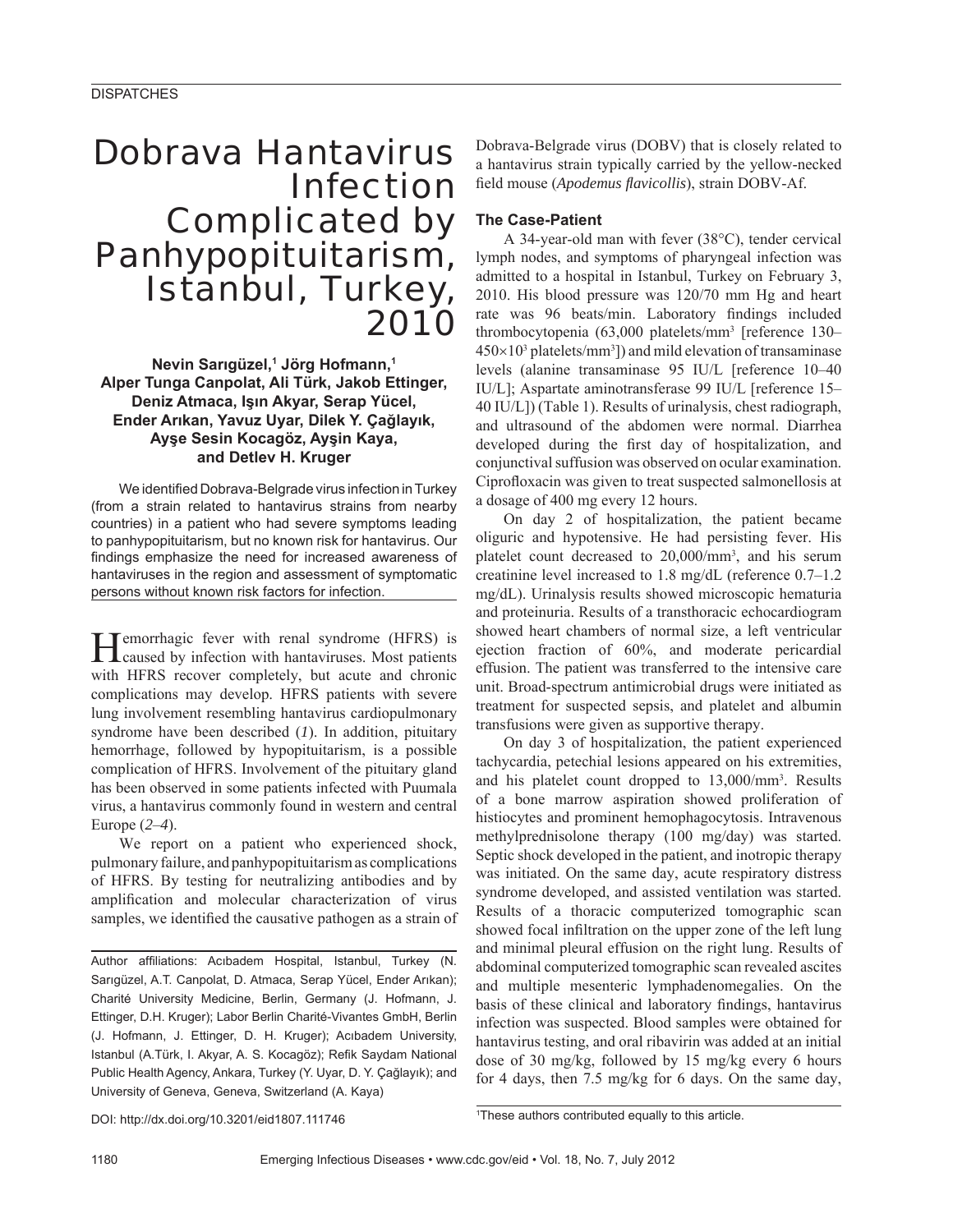|                                                                     |      |       |      |      | Day of hospitalization |      |      |                  |      |
|---------------------------------------------------------------------|------|-------|------|------|------------------------|------|------|------------------|------|
| Laboratory test (reference range)                                   | 0    |       | 2    | 3    | 4                      | 5    | 15   | 20               | 71   |
| Leukocytes, $\times$ 10 <sup>3</sup> cells/mm <sup>3</sup> (4.5–11) | 5.8  | 9.9   | 15.2 | 27.6 | 24                     | 25   | 11.3 | 4.7              | 7.7  |
| Hemoglobin, g/dL (11.7-15.5)                                        | 16   | 16.5  | 18   | 16   | 13.3                   | 10.7 | 8.2  | 8.9              | 12.1 |
| Hematocrit, % (36-46)                                               | 46.7 | 48    | 51.8 | 45.2 | 38.3                   | 31.2 | 24.6 | 27               | 36.6 |
| Platelets, $\times 10^3/\text{mm}^3$ (130–450)                      | 63   | 19    | 20   | 13   | 37                     | 55   | 180  | 171              | 254  |
| ALT, U/L (10-40)                                                    | 95   | 92    | 58   | 67   | 157                    | 539  | 79   | 60               | 20   |
| AST, U/L (15-40)                                                    | 99   | 117   | -†   | -    | 497                    | 2234 | 106  | 84               | 25   |
| BUN, mg/dL (4.67-23.3)                                              |      | 18    | 23   | 30   | 41                     | 41   | 129  | 74               | 19   |
| Creatinine, mg/dL (0.7-1.2)                                         |      | 0.8   | 1.8  | 2.4  | 3.3                    | 3.1  | 7.3  | 6.4              | 1.92 |
| aPTT, s (4-40)                                                      |      | 39    | 43   | -    | 32.5                   | 37.1 | 30.8 |                  |      |
| PT, s (10-14 s)                                                     |      | 13.3  | 11.6 | -    | 17.5                   | 20   | 14.1 |                  |      |
| Ferritin, ng/mL (15-200)                                            |      | 5,304 |      | —    | 14,036                 |      |      |                  |      |
| TSH, U/mL (0.4-4.2)                                                 |      | 1.71  |      |      |                        |      |      | 2.83             | 0.92 |
| Free thyroxin, pmol/L (10.3-23.2)                                   |      |       |      |      |                        |      | -    | 0.18             | 14.3 |
| Cortisol, µg/dL (6.2-19.4)                                          |      |       |      |      |                        | 45.0 | -    | 0.98             | 4.7  |
| $ACTH$ , pg/mL $(0-46)$                                             |      |       |      |      |                        | 3.02 |      | 6.80             |      |
| ADH, pg/mL (0.8-4.5)                                                |      |       |      |      |                        |      |      | $2.2\phantom{0}$ |      |
| Total testosterone, ng/mL (2.8-8.0)                                 |      |       |      |      |                        |      | -    | < 0.025          | 1.9  |
| LH, mIU/mL (1.7-8.6)                                                |      |       |      |      |                        |      |      | < 0.1            |      |
| FSH, mIU/mL (1.5-12.4)                                              |      |       |      |      |                        |      |      | 0.66             |      |
| Prolactin, mIU/mL (4.6-21.4)                                        |      |       |      |      |                        |      |      | 10.05            |      |
| Somatomedin-C/IGF-1, ng/mL (115-307)                                |      |       |      |      |                        |      |      | $<$ 25           |      |

Table 1. Hematologic and biochemical parameters of DOBV hantavirus patient, Istanbul, Turkey, 2010\*

\*DOBV, Dobrava-Belgrade virus; ALT, alanine transaminase; AST, aspartate aminotransferase; BUN, blood urea nitrogen; aPTT, activated partial thromboplastin time; PT, prothrombin time; TSH, thyroid stimulating hormone; ACTH, adrenocorticotropic hormone; ADH, antidiuretic hormone; LH, luteinizing hormone; FSH, follicle-stimulating hormone; IGF, insulin-like growth factor. †Test not performed.

hemofiltration was started and continued for 6 consecutive days. The patient's urinary output gradually increased, pulmonary symptoms regressed, and his ventilation tube was removed on day 12 of hospitalization. The patient stayed in the intensive care unit for 18 days and was then transferred to a standard care unit.

No microbial growth was observed in the cultures of samples taken during the first days of hospitalization. Serum samples were tested for antibodies against a panel of pathogens, including *Salmonella typhi, S. paratyphi* A and B, *Brucella* spp., HIV, Crimean-Congo hemorrhagic fever virus, Epstein-Barr virus, cytomegalovirus, parvovirus B19, adenovirus, dengue virus, *Rickettsia* spp., *Leptospira* spp., *Treponema pallidum*, and hepatitis viruses A, B, C, and E. Results of these serologic tests were negative or inconspicuous. Results of PCR analysis conducted for leptospirosis, respiratory viruses, and cytomegalovirus were below the detection limit of the assays.

Serologic testing for hantavirus was performed by using the *recom*Line Bunyavirus IgG/IgM immunoassay (Mikrogen, Neuried, Munich, Germany); results showed strong reactivity for IgG and IgM antibodies, indicating an acute hantavirus infection. The blot data provided evidence of an infection with DOBV; to confirm the results, we performed serotyping by using focus reduction

neutralization tests (Table 2). The results confirmed a DOBV infection most likely caused by a strain of DOBV-Af. Reverse transcription PCR results for hantaviral RNA were positive for the first acute-phase blood sample. Subsequent nucleotide sequence determination of parts of the 3 genomic segments and molecular phylogenetic analysis of these small, medium (Figure 1), and large gene sequences (data not shown) showed that the isolate was most closely related to DOBV-Af.

On day 19 of hospitalization, the patient displayed generalized weakness. The results of the basal levels of hormonal studies are shown in Table 1. On day 20 of hospitalization, panhypopituitarism was diagnosed. Hormone replacement therapy using hydrocortisone, thyroxin, and testosterone was immediately initiated. On day 22 of hospitalization, magnetic resonance imaging showed pituitary hemorrhage and pituitary atrophy (Figure 2). After the administration of hormone replacement therapy, symptoms improved markedly. The patient was discharged on day 33 of hospitalization. At the final outpatient followup visit, the patient had normal urine output and his serum creatinine level was 1.5 mg/dL. His pulmonary examination results and chest radiograph findings were normal, but he continued to require hormonal replacement therapy at the 16th month of followup care.

| Table 2. Characterization of DOBV hantavirus in a patient's serum by focus reduction neutralization tests, Istanbul, Turkey, 2010* |                                                    |               |                     |                      |  |  |  |  |
|------------------------------------------------------------------------------------------------------------------------------------|----------------------------------------------------|---------------|---------------------|----------------------|--|--|--|--|
| Day of hospitalization                                                                                                             | Focus reduction neutralization test endpoint titer |               |                     |                      |  |  |  |  |
|                                                                                                                                    | Puumala hantavirus                                 | Hantaan virus | DOBV-Aa (strain SK) | DOBV-Af (strain Slo) |  |  |  |  |
| b                                                                                                                                  | 1:40                                               | 1:40          | 1:640               | 1:1.280              |  |  |  |  |
| 26                                                                                                                                 | 1:40                                               | 1:40          | 1:160               | 1:320                |  |  |  |  |

\*DOBV, Dobrava-Belgrade virus; Aa, *Apodemus agrarius*; Af, *Apodemus flavicollis;* SK, strain Slovakia; Slo, strain Slovenia.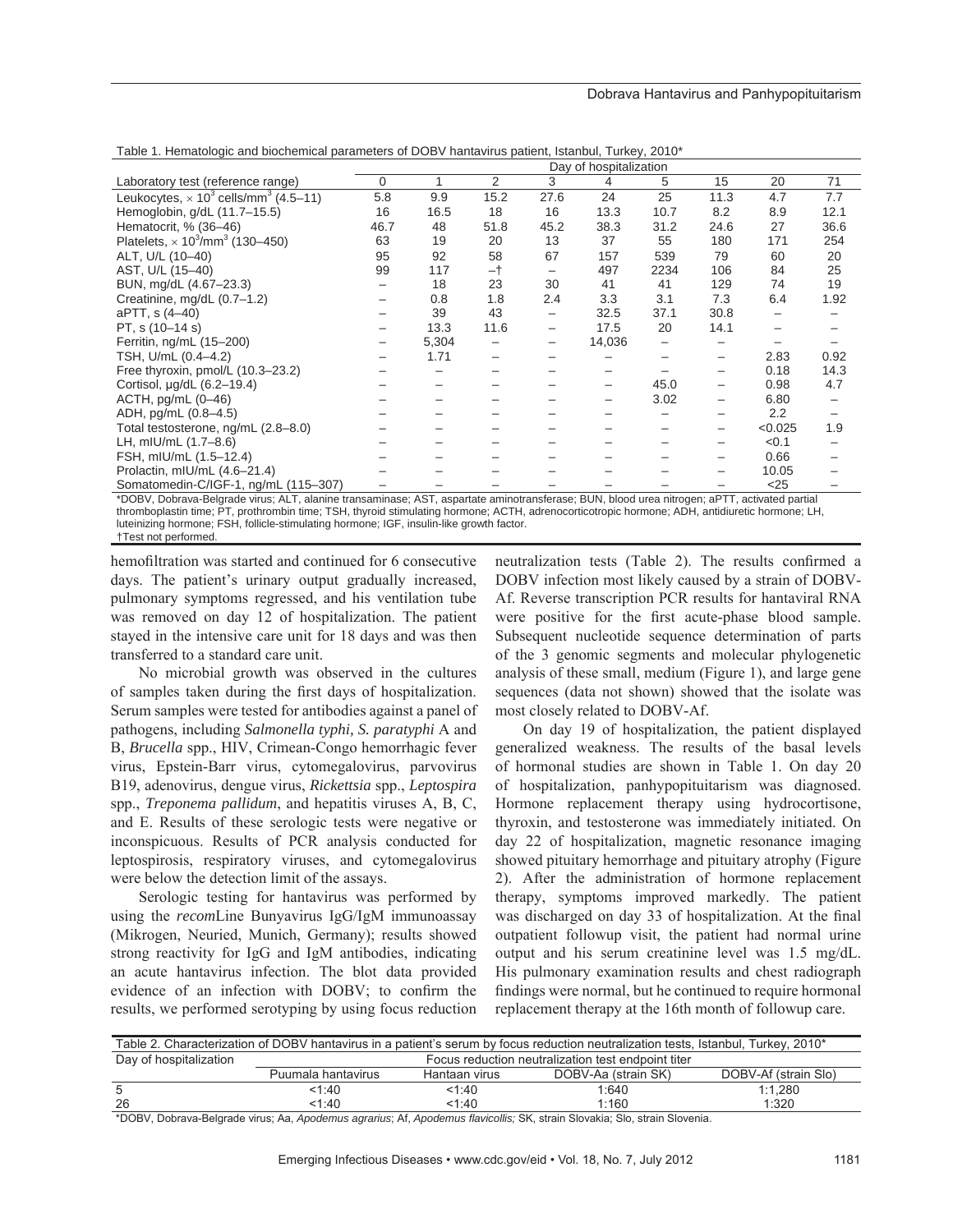

Figure 1. Molecular phylogenetic analysis of small (S) and medium (M) gene segments. Consensus neighbor-joining phylogenetic tree (Tamura-Nei 93 evolutionary model) of hantavirus strains was constructed as described (*9*) based on partial sequences of the S (panel A) and M segment (panel B). Bootstrap values >70%, calculated from 10,000 replicates, are shown at the tree branches. Sequences taken from GenBank are indicated by their accession numbers. SAAV Est, Saaremaa virus from Estonia; DOBV AnoP, Dobrava-Belgrade virus (lineage DOBV-Af) from Greece; DOBV Slo, Dobrava-Belgrade virus (lineage DOBV-Af) from Slovenia; DOB SK, Dobrava-Belgrade virus (lineage DOBV-Aa) from Slovakia; HTNV, Hantaan virus; SEOV, Seoul virus; ANDV, Andes virus; SNV, Sin nombre virus; PUUV, Puumala virus; TULV, Tula virus; PHV, Prospect Hill virus. Scale bars indicate an evolutionary distance of 0.1 substitutions per position.

## **Conclusions**

The general symptoms and results of the serologic tests and molecular analyses for this patient were consistent with a hantavirus infection. After the acute phase of the illness, characterized by renal and pulmonary failure,

panhypopituitarism developed in the patient. Pituitary hemorrhage and atrophy were observed on the magnetic resonance image. Case reports have documented that pituitary hemorrhage followed by panhypopituitarism may complicate HFRS (*2*–*4*), and Puumala virus was reported as the causative agent in most of these cases. In addition, hormonal deficiencies have been shown to be common features of Puumala virus infections, and chronic hormonal deficits develop in some patients (5). Our findings demonstrate that development of hypopituitarism can also be associated with infection by DOBV. Since the patient does not belong to any groups that have high exposure to hantaviruses (such as farmers, forest workers, and military recruits) and did not report any travel in hantavirus-endemic areas, the source of infection remains unclear.

In contrast to what is known about hantavirus presence in other Balkan states, little is known about the distribution, diversity, or host range of hantaviruses in Turkey (*6*). In 2009, a hantavirus outbreak occurred in Turkey; 3 of the 5 infected persons died (*7*). Serologic assays have been used to detect DOBV infection in patients in Turkey, but focus reduction neutralization tests have not been used for serotyping. DOBV RNA was found only in 1 urine sample from a hantavirus-infected patient from Turkey; however, sequence data were not provided (*8*). Prevalence studies of rodents collected in Turkey revealed 6% seropositivity to Puumala virus in *Microtus* voles and no appearance of hantavirus antibodies in the *Apodemus* species of rodents (*9*). Focus reduction neutralization testing and virus sequencing confirmed that the patient in our study was infected with DOBV-Af. This strain is associated with *A. flavicollis* field mice and yet has not been reported in animals in Turkey (see *10,11* for the molecular classification of *Apodemus* spp.–associated DOBV virus lineages).

This case should alert physicians that hantavirus infection should be considered in the differential diagnosis of patients who have high fever and thrombocytopenia, including those without known risk factors for hantavirus

> Figure 2. Magnetic resonance images showing hemorrhage of the pituitary gland and pituitary atrophy as indicated by arrows. A) T1-weighted coronal image shows high signal intensity on the right side of the adenohypophysis consistent with hemorrhage. B) T2-weighted sagittal image shows decreased pituitary gland height and heterogenous low signal intensity of the central adenohypophysis due to hemorrhagic infarction.



1182 Emerging Infectious Diseases • www.cdc.gov/eid • Vol. 18, No. 7, July 2012